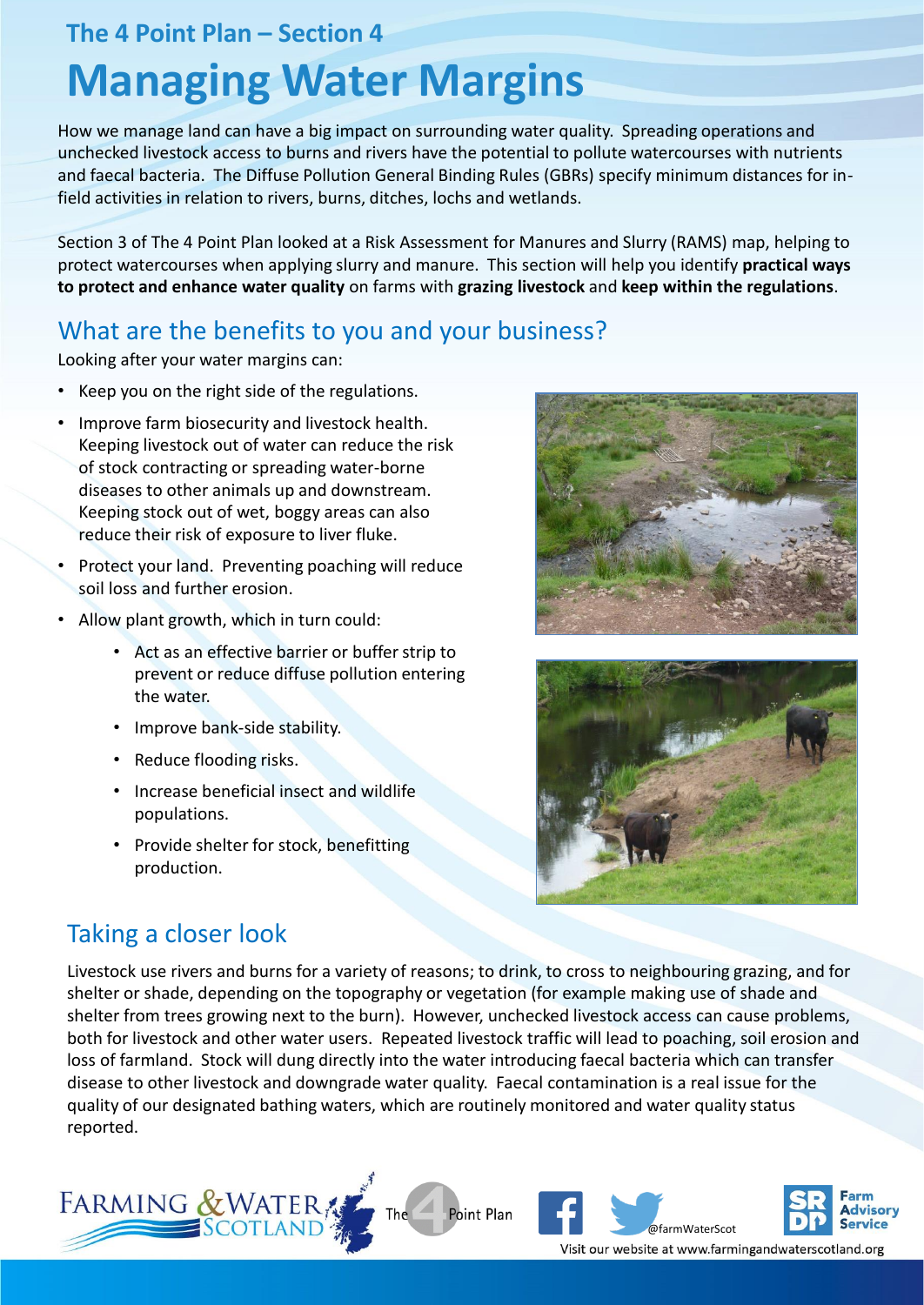## Practical ideas

## *Buffer strips*

A fenced buffer strip next to the water, known as the water margin, can prevent or restrict stock access to watercourses around the farm. This will prevent poaching and allow plant growth. A network of simple buffer strips bordering ditches, burns and rivers on the farm could help provide an effective barrier to prevent or reduce diffuse pollution entering the water whilst also benefitting farm biodiversity, improving bank-side stability and lead to a more natural physical habitat with meanders which can help alleviate flood risk.



Depending on the width of a buffer strip, it could also help you to keep minimum distance of 2m back from the top of the bank during field cultivations or observe the minimum 10m distance from the watercourse when spreading slurry and manures (GBRs 19 and 20).

#### **Why is poaching a problem?**

Bank erosion caused by poaching through regular livestock access can lead to significant soil loss, cumulating in loss of land. Once eroded, soil can accumulate downstream, potentially silting up channels and increasing flooding risk, discolouring and contaminating the water through soil particles, faecal bacteria and excess nutrients, and lead to negative effects for wildlife in both the water and those relying on these fish and insects as a food source. Introduced in 2008, GBR 19 (Keeping of Livestock) states that significant poaching must be prevented within 5m of any river, burn, ditch or loch as measured from the top of the bank and that livestock feeders must not be positioned within 10m of these features.

#### *Install mains fed troughs*

Removing direct livestock access to watercourses and providing troughs fed by mains or borehole water supply can benefit your stock, as it may minimise exposure to infections and reduce disease transfer from neighbouring livestock or wildlife. Unchecked livestock access to watercourses could pose health risks for livestock too; for example parasitic infections from Cryptosporidium, fluke and worms or diseases caused by *leptospirosis* and *E.coli* can all be transferred by water leading to illness and loss of condition of stock. Your livestock may be healthy, but what about other animals drinking and dunging into the water further upstream?

#### *Alternative watering systems*

Where mains or borehole water is not practical, a number of options for lifting drinking water for livestock out of the burn are now available. For more information about these Alternative Watering Systems and the construction of a suitable abstraction point, see Technical Notes TN665 and TN666 available via [www.FarmingandWaterScotland.org](http://www.farmingandwaterscotland.org/) and [www.fas.scot](http://www.fas.scot/).

There are also a number of videos on both websites showing how other farmers have made use of alternative watering systems and reviews some of the pros and cons of the different set ups.





**Point Plan** The





Visit our website at www.farmingandwaterscotland.org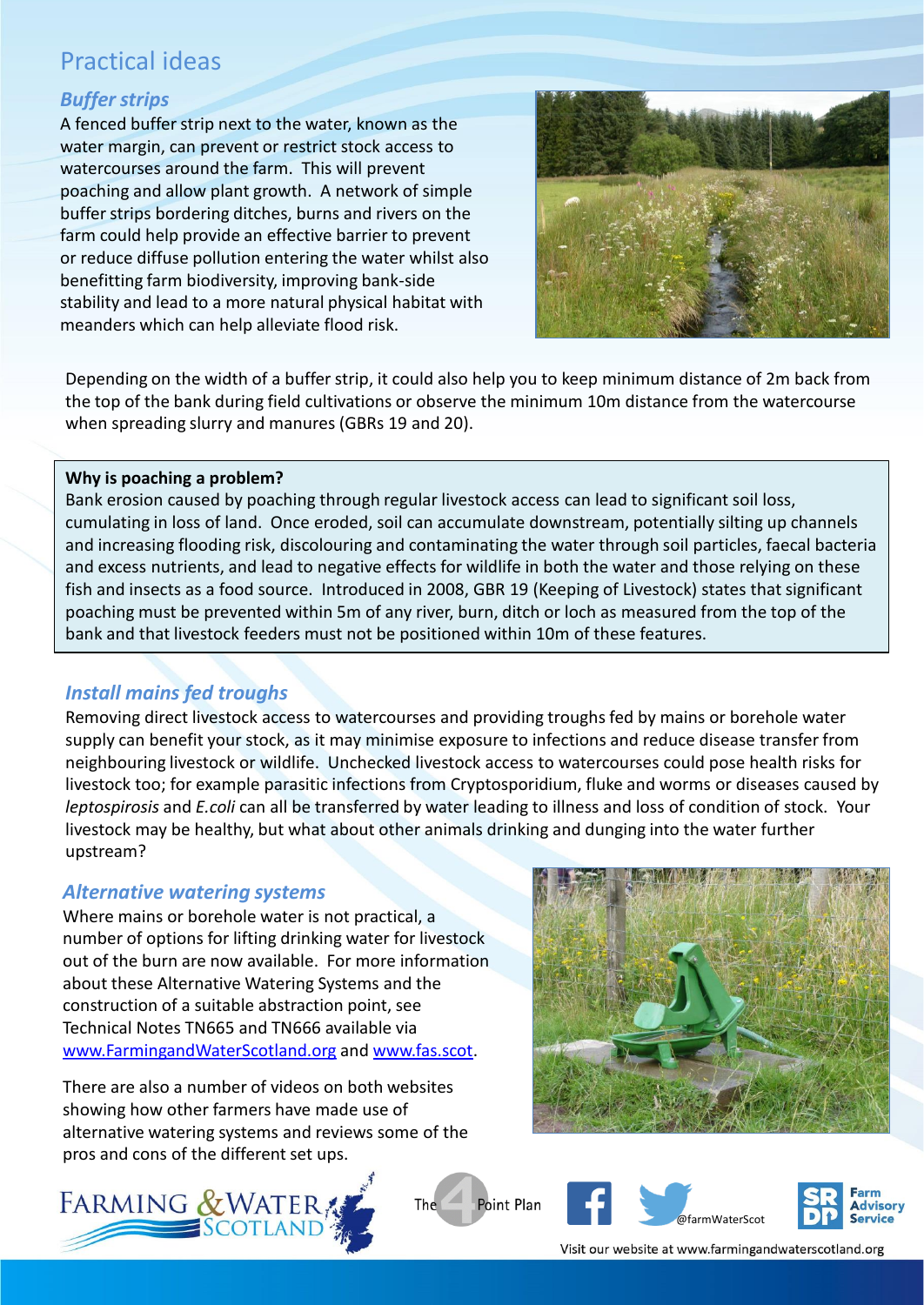### *Crossing points*

Depending on the individual farm, livestock and vehicles could be crossing watercourses on a regular basis. This can quickly increase bankside damage, soil erosion and sediment build up further downstream. Over time, a gradual widening the crossing point could increase the loss of land through erosion. If surfaces are uneven or prone to debris it could increase the time cows take to get to milking, reduce time spent grazing or damage livestock feet and farm vehicles. A constructed crossing point may prove a viable alternative.

Depending on the design chosen, this work may need prior authorisation from SEPA. The Controlled Activities Regulations Practical Guide gives a good overview of what works require prior permission or contact your local SEPA office for more details.



#### **Should all watercourses be fenced off?**

Fencing can be helpful, particularly on excessively poached sites and will assist the development of a buffer strip as grazing and trampling pressure is removed. Current legislation does not require watercourses to be fenced off or prohibit livestock access for drinking water; however, it does state you must prevent significant poaching and soil erosion by livestock within 5m of surface waters or wetlands (GBR 19). Although fencing off watercourses and providing mains fed drinking troughs in all grazing fields would be the better option in terms of water quality and livestock health, it's recognised that this is not always cost effective or practical at all sites.

## Points to consider

- **Know the rules.** Be aware of legal working distances from watercourses. You can view the 'Know the Rules' booklet at [www.farmingandwaterScotland.org](http://www.farmingandwaterscotland.org/)
- **Identify soil erosion and poaching risks** from livestock within 5m of a watercourse (GBR 19) on the farm and prioritise areas for action. Put measures in place to prevent significant poaching.
- **Consider fencing off watercourses** and supplying drinking troughs with mains water. At remote sites, investigate alternative drinking water sources rather than unchecked livestock access to farm watercourses.
- '**Hot spot' fencing may be a practical alternative to full exclusion**. An electric fence, temporarily excluding stock from badly poached areas whilst providing an alternative drinking source could be all that's needed to reduce poaching and allow vegetation to recover (this will still allow lambs access for shelter if required but losses by drowning will still be a risk, depending on local topography).
- Where practical, **consider re-routing stock or vehicle crossing points** over rivers or burns using a hard crossing point. Depending on the size of the watercourse and the intended crossing point, you may need to seek authorisation from SEPA<sup>1</sup>.
- Are livestock accessing the watercourse for **shelter and/or shade**? Maintaining hedging or tree planting away from the watercourse could also provide an attractive alternative, forming a shelterbelt which could also benefit livestock production.
- **Reduce the time grazing stock are held in affected fields**, or prioritising smaller numbers of lighter animals/younger stock may help to reduce poaching pressure in some cases.

<sup>1</sup> The Water Environment (Controlled Activities) (Scotland) Regulations 2011 (as amended) Practical Guide provides more information – See 4PP Appendices for details.









Visit our website at www.farmingandwaterscotland.org